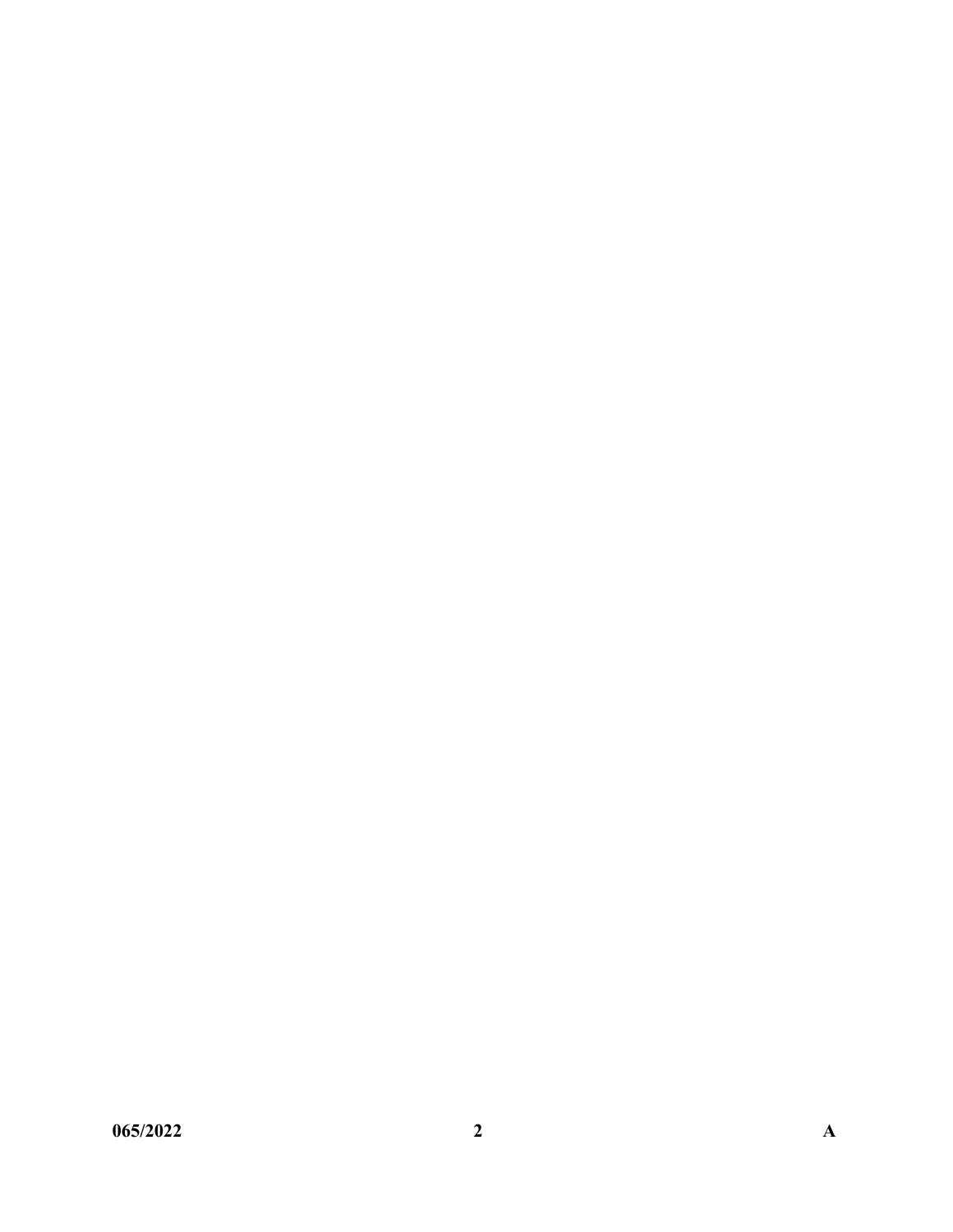# 065/2022

#### Total Marks : 100 Marks

#### Time : 1 hour and 30 minutes

- 1. In Cobb-Douglas production function elasticity of factor substitution is equal to-
	- (A) Zero (B) Infinity<br>
	(C) One (D)  $0 < \text{es} <$
	- (D)  $0 < \text{es} < 1$
- 2. Point of inflexion is the point at which
	- (A) marginal product increases.
	- (B) marginal product decreased.
	- (C) marginal product is at its maximum.
	- (D) marginal product becomes zero.
- 3. If two goods were perfect complements, their indifference curves would be-
	- (A) Right angle (B) Parabolic
	- (C) Straight lines (D) Rectangular hyperbolas
- 4. For a Giffen good
	- (A) Negative substitution effect outweighs positive income effect
	- (B) Positive income effect outweighs negative substitution effect
	- (C) Negative income effect outweighs positive substitution effect
	- (D) Positive substitution effect outweighs negative income effect
- 5. The optimum capital stock is achieved when the user cost of capital is equal to
	- (A) The interest rate (B) The depreciation rate
- - (C) Tobin's Q (D) The marginal product of capital
- 6. Non-Accelerating Inflation Rate of Unemployment (NAIRU) means :
	- (A) A rate of inflation which makes the rate of unemployment zero.
	- (B) A rate of unemployment for which change in the rate of inflation is zero.
	- (C) A rate of inflation for which the change in the rate of unemployment is zero.
	- (D) A rate of unemployment which is equal to the rate of inflation.
- 7. Which amongst the following is not correctly matched ?
	- (A) New Classical Economics Robert Lucas
	- (B) Multiple effect of Balanced Budget T.H. Haavelmo
	- (C) New Keynesian Economics Paul Romer
	- (D) Permanent Income Hypothesis M. Friedman
- 8. The negative relationship between the gap between actual GNP and its trend and the difference between actual unemployment rate and its equilibrium value is called-
	- (A) The Aggregate Supply Curve
	- (B) Okun's Law
	- (C) The Natural Rate of Unemployment
	- (D) The Phillips Curve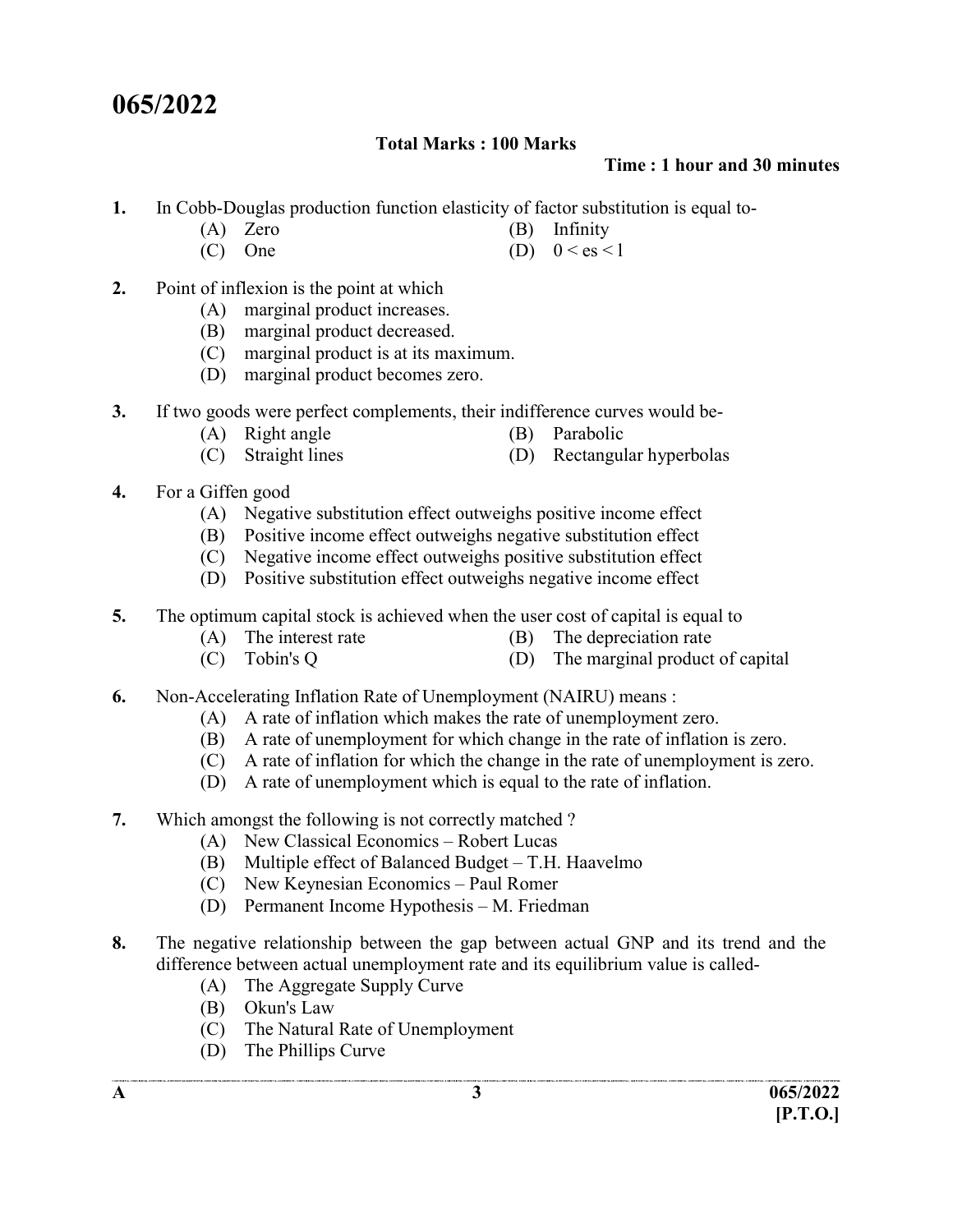- 9. If the mean and variance of a given distribution is 8 and 0.25, the coefficient of variation will be
	- (A) 4.75 per cent (B) 7.25 per cent (C)  $5.75$  per cent (D)  $6.25$  per cent
		-
- 10. What is the meaning of the term "heteroscedasticity" ?
	- (A) The variance of the error term is not constant.
		- (B) The variance of dependent variable is not constant.
		- (C) The errors are not linearly independent of one another.
		- (D) The errors have non-zero mean.

11. Given the arithmetic mean  $= 45$ , mode  $= 48$ , the median  $=$ 

 (A) 45 (B) 46 (C) 47 (D) 48

12. The analysis of variance (ANOVA) is carried out by using

- (A) t-test (B) Z-test
- (C)  $\gamma^2$ -test  $(D)$  F-test

13. In Solow's growth model, the output per capita is a function of

- (A) Labour-output ratio (B) Capital-output ratio
- (C) Capital-labour ratio (D) Technical progress

14. "The absorption approach" of analyzing balance of payments was formulated by

- (A) M. Friedman (B) Marshall and Learner
- (C) Haberler (D) Sydney Alexander
- 15. The ability to pay principle of taxation is logically most consistent with the normative notion of
	- (A) Tax Neutrality (B) Vertical equity
		-
	- (C) Value-added taxation (D) Horizontal equity

16. The basic rationale of the theory of "Big-Push" is based on the idea of

- (A) Size of population (B) Internal Economies
- (C) External Economies (D) All of the above
- -

#### 17. Who is the author of the book "Capital in the Twenty First Century" ?

- (A) Joseph Stiglitz (B) Amartya Sen
- (C) Jagdish Bhagwati (D) Thomas Piketty

18. The balance of payment in the current account balance is also known as

- (A) Capital transfer (B) Visible Trade Balance
- (C) Gain from trade (D) None
- 19. As per tax proposal of Union Budget 2022-23 any income from transfer of any virtual digital asset, such as crypto currencies, shall be taxed at the rate of
	- (A) 10 per cent (B) 20 per cent
		-
	- (C) 30 per cent (D) 35 per cent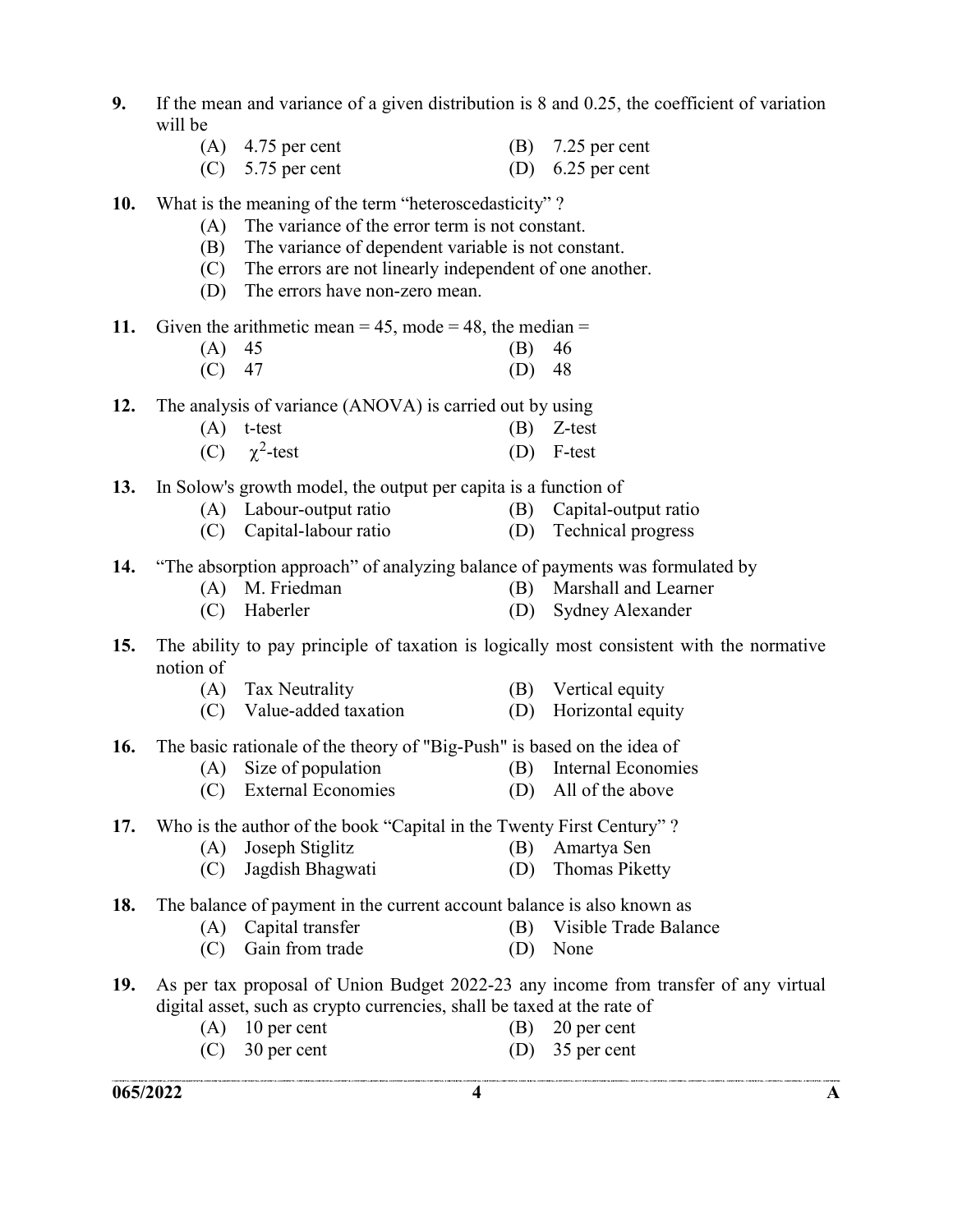| 20. |                    | Who is the Chairman of 15 <sup>th</sup> Finance Commission?                                                                                                              |                     |                                                                                                                  |
|-----|--------------------|--------------------------------------------------------------------------------------------------------------------------------------------------------------------------|---------------------|------------------------------------------------------------------------------------------------------------------|
|     |                    | (A) Y.V. Reddy                                                                                                                                                           |                     | (B) Urjit Patel                                                                                                  |
|     |                    | $(C)$ N.K. Singh                                                                                                                                                         |                     | (D) C. Rangarajan                                                                                                |
| 21. |                    | The number of subgroups of a cyclic group of order 100                                                                                                                   |                     |                                                                                                                  |
|     | $(A)$ 40           |                                                                                                                                                                          | (B)                 | 9                                                                                                                |
|     | $(C)$ 10           |                                                                                                                                                                          | $(D)$ 15            |                                                                                                                  |
| 22. |                    | The gcd of $1819$ and $3587$ is                                                                                                                                          |                     |                                                                                                                  |
|     | $(A)$ 13           |                                                                                                                                                                          | $(B)$ 9             |                                                                                                                  |
|     | $(C)$ 17           |                                                                                                                                                                          | (D) 6               |                                                                                                                  |
| 23. |                    | The linear congruence $15x \equiv 4 \pmod{8}$ has (upto modulo 8)                                                                                                        |                     |                                                                                                                  |
|     |                    | $(A)$ a unique solution                                                                                                                                                  |                     | (B) infinite solutions                                                                                           |
|     |                    | (C) no solution                                                                                                                                                          |                     | (D) cannot be determined                                                                                         |
| 24. | following is true? |                                                                                                                                                                          |                     | In S <sub>4</sub> , if (1) denotes the identity permutation and $\sigma$ = (12) (13) (14), then which of the     |
|     |                    | (A) $\sigma^2 = (1)$                                                                                                                                                     |                     |                                                                                                                  |
|     |                    | (C) $\sigma^3 = (1)$                                                                                                                                                     |                     | (B) $\sigma^4 = (1)$<br>(D) $\sigma^5 = (1)$                                                                     |
| 25. | rank of T is       |                                                                                                                                                                          |                     | Let T: $\mathbb{R}^3 \to \mathbb{R}^3$ be a linear transformation defined by T(x, y, z) = (x + y, x - y, x). The |
|     | (A) 2<br>(C) 1     |                                                                                                                                                                          | (B) 3<br>(D) 6      |                                                                                                                  |
|     |                    |                                                                                                                                                                          |                     |                                                                                                                  |
| 26. | $(A)$ 1<br>(C)     | The value of the determinant<br>$\left[\begin{array}{rrrr} 1 & 0 & -1 & 1 \\ -1 & 1 & 0 & -1 \\ 1 & 0 & -1 & 1 \\ 1 & 1 & 1 & 0 \end{array}\right]$ is<br>$\overline{2}$ | $(B) -1$<br>$(D)$ 0 |                                                                                                                  |
| 27. |                    | Which of the following is true for the matrix?<br>$\left[\begin{array}{ccc} 4 & 0 & -1 \\ 0 & 7 & -2 \\ 0 & 0 & 3 \end{array}\right]$<br>(A) diagonalizable              | (B)                 | rank is 2                                                                                                        |
|     |                    | (C) symmetric                                                                                                                                                            | (D)                 | not invertible                                                                                                   |
| 28. |                    | The system of equations $x + 2y - z = 4$ , $2x - z = 1$ and $x - 2y = -3$ has<br>(A) a unique solution                                                                   | (B)                 | no solution                                                                                                      |
|     | (C)                | infinitely many solutions                                                                                                                                                | (D)                 | None of the above                                                                                                |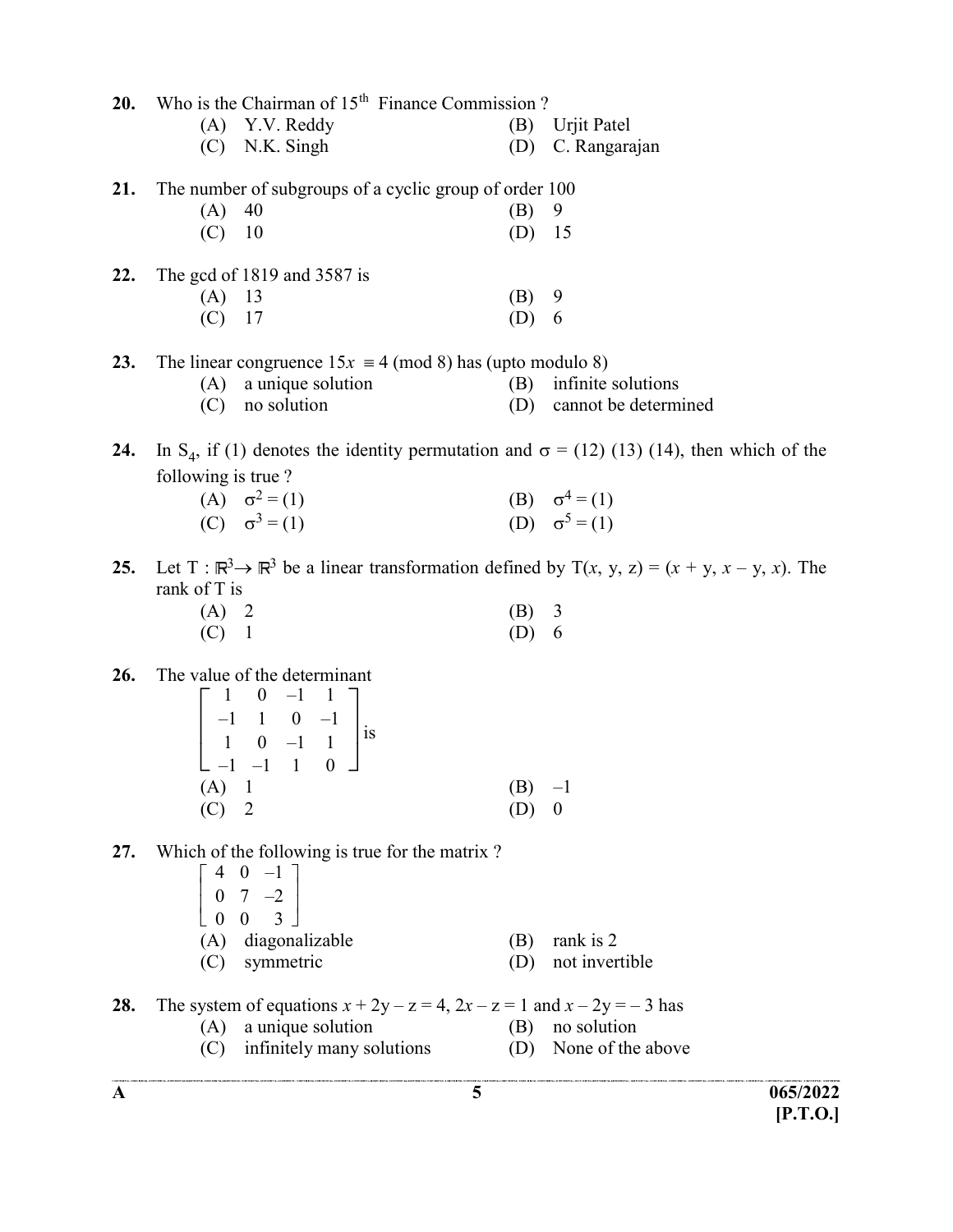29. If  $A = \{p, q, r\}$  and  $B = \{a, b, c, d\}$ , then the number of functions possible from A to B is (A) 12 (B) 64 (C) 16 (D) 9 30. lim  $x \rightarrow 0$  $|x|$  $\frac{x}{x} =$ (A) 1 (B)  $-1$ <br>(C) 0 (D) Dc (D) Does not exist

31. 
$$
\int x^2 \sqrt{x-1} dx \text{ is}
$$
  
\n(A) 
$$
\frac{2}{7} (x-1)^{7/2} + \frac{4}{5} (x-1)^{5/2} + \frac{2}{3} (x-1)^{3/2} + C
$$
  
\n(B) 
$$
\frac{7}{2} (x-1)^{7/2} + \frac{5}{4} (x-1)^{5/2} + \frac{3}{2} (x-1)^{1/2} + C
$$
  
\n(C) 
$$
\frac{4}{5} (x-1)^{7/3} + \frac{3}{2} (x-1)^{3/5} + \frac{5}{4} (x-1)^{2/3} + C
$$
  
\n(D) 
$$
\frac{2}{3} (x-1)^{7/5} + \frac{7}{2} (x-1)^{2/5} + \frac{5}{2} (x-1)^{1/3} + C
$$

32. Solution of the initial value problem

$$
y^{1} + 4y = e^{-x}; y(0) = 0 \text{ is}
$$
\n(A) 
$$
y = \frac{1}{3} [e^{-x} - e^{-4x}]
$$
\n(B) 
$$
y = \frac{1}{2} [e^{-x} - e^{-4x}]
$$
\n(C) 
$$
y = \frac{1}{3} [e^{-4x} - e^{-x}]
$$
\n(D) 
$$
y = \frac{1}{4} [e^{-x} - e^{-4x}]
$$

(B)  $y^2x$ 

33. A harmonic conjugate of 
$$
x^2 - y^2
$$
 is  
\n(A) xy  
\n(C) 2 xy  
\n(B)  $y^2x$   
\n(D) 2  $yx^2$ 

34. Evaluate 
$$
\int_{C} \frac{z^2 + 3z + 7}{z - 2} dz
$$
, where c is the circle  $|z| = \frac{9}{5}$   
\n(A) 0  
\n(B)  $\frac{10}{3}$   
\n(C)  $\frac{7}{2}$   
\n(D) 1

35. If  $f(z) = U(x, y) + iV(x, y)$  is analytic in a domain D, then which of the following is true ? (A) U and V are harmonic.

- (B)  $f(z)$  is an entire function.
- (C) f(z) satisfies Cauchy-Riemann equations.
- (D) Both (A) and (C).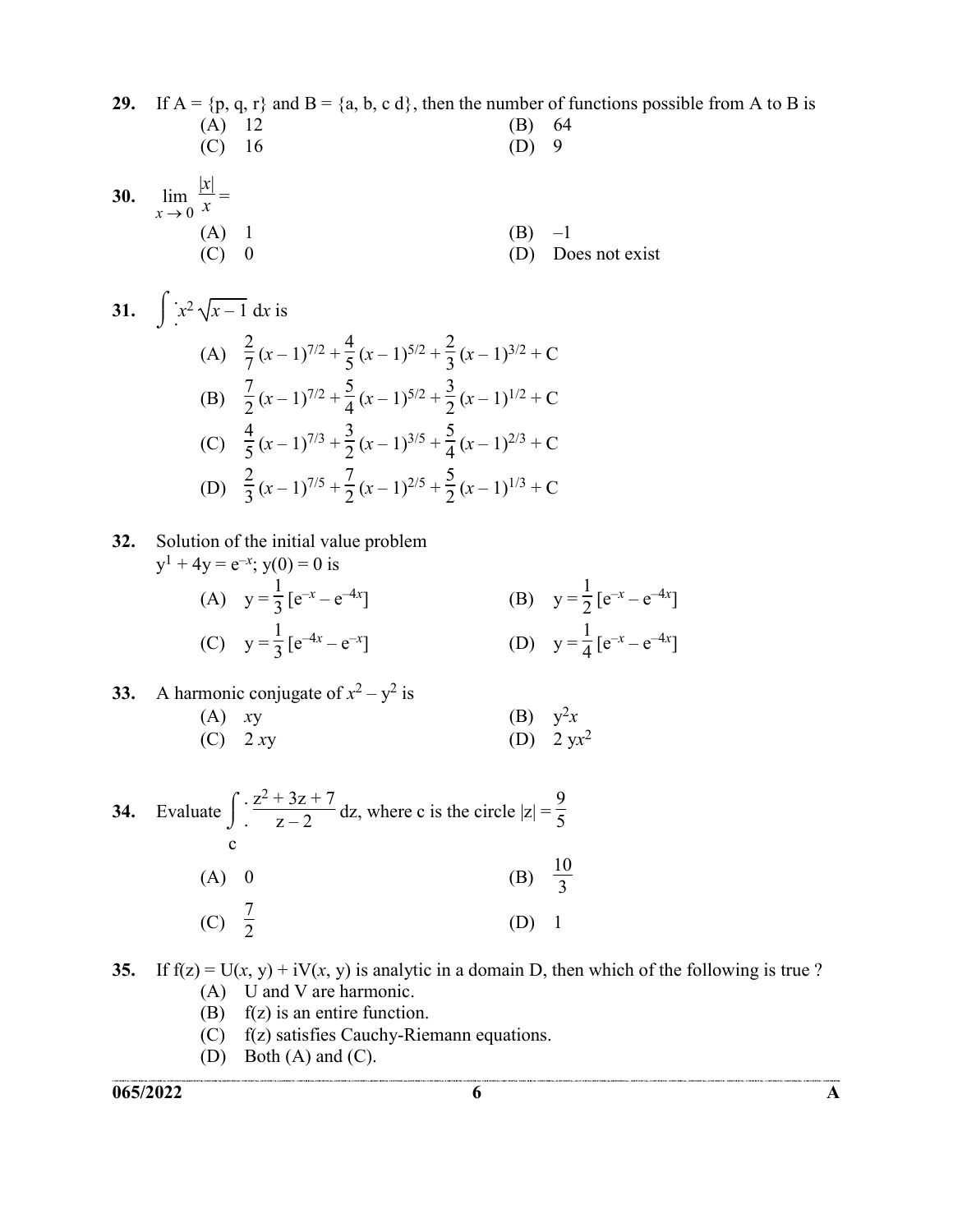36. If  $f(z) = \frac{\sin z}{z}$ , then  $z = 0$  is a (A) Pole of order 1 (B) Isolated essential singularity

- 
- (C) Removable singularity (D) Non-isolated essential singularity

= 1

37. Limit of the sequence 
$$
\left(\frac{x^2 - 1}{2x^2 + 3}\right)
$$
 is  
\n(A)  $\frac{1}{2}$  \n(B)  $-\frac{1}{2}$   
\n(C)  $\frac{1}{5}$  \n(D)  $-1$ 

#### 38. Which of the following is true ?

- (A) Subset of a countable set is countable.
- (B) Set of rational numbers is uncountable.
- (C) The set I =  $\{x \in \mathbb{R} : 0 \le x \le 1\}$  is countable.
- (D) Finite set is not countable.

39. The series 
$$
\sum_{n=1}^{\infty} \frac{(-1)^{n+1}}{n}
$$
 is  
\n(A) Convergent  
\n(B)  $\lim_{n \to \infty} \frac{(-1)^n}{n}$  =  
\n(C) Absolutely convergent  
\n(D) Divergent

- 40. Which of the following property is false for Riemann Integrable functions ?
	- (A) Positivity property
	- (B) Composition of integrable functions is always integrable
	- (C) Sum of two integrable functions is integrable.
	- (D) Constant multiple of an integrable function is integrable.
- 41. What percentage of values lies between first and third quartiles ?

| $(A)$ 25% | (B) $50\%$ |
|-----------|------------|
| $(C)$ 75% | $(D)$ 100% |

#### 42. The variance of first 2n natural numbers is

| (A) $\frac{n^2-1}{12}$  | (B) | $2n^2 - 1$<br>$\overline{12}$ |
|-------------------------|-----|-------------------------------|
| (C) $\frac{3n^2-1}{12}$ | (D) | $rac{4n^2-1}{12}$             |

43. The probability of two persons being borned on the same day (ignoring date)

|           | $(A)$ 1/30 | $(B)$ 1/31 |             |
|-----------|------------|------------|-------------|
| $(C)$ 1/7 |            |            | (D) $1/365$ |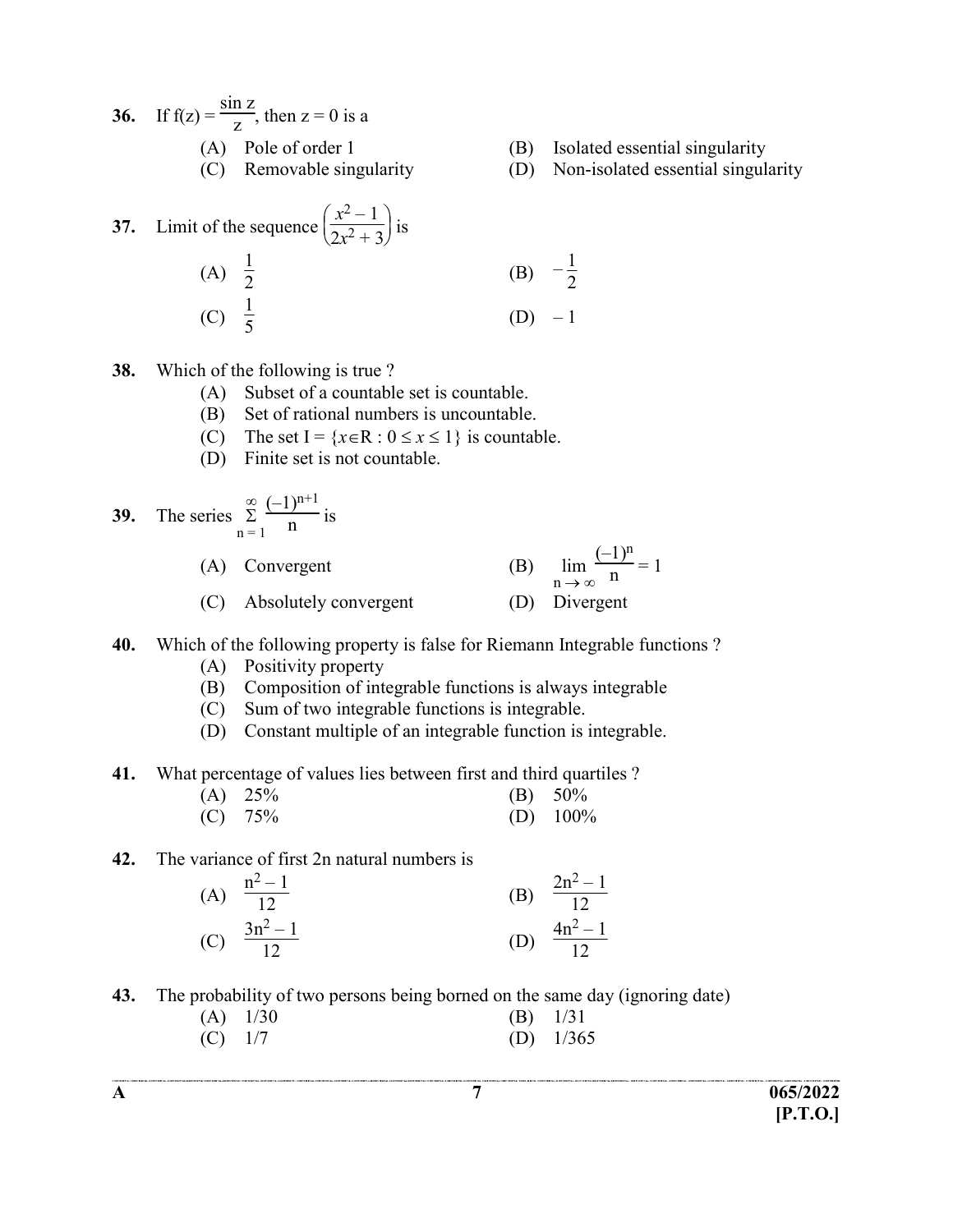|     | 065/2022                |                                                                                        | 8   | A                                                                                             |
|-----|-------------------------|----------------------------------------------------------------------------------------|-----|-----------------------------------------------------------------------------------------------|
|     | (C)                     | $NP_n$                                                                                 | (D) | $\infty$                                                                                      |
|     | (A)                     | N!                                                                                     | (B) | $NC_n$                                                                                        |
|     | is                      |                                                                                        |     |                                                                                               |
| 53. |                         |                                                                                        |     | The number of possible samples of size n from a population of N units with replacement        |
|     | (C)                     | $\overline{3}$                                                                         | (D) | $\overline{4}$                                                                                |
|     | (A)                     |                                                                                        | (B) | 2                                                                                             |
|     |                         | The standard error of sampling distribution of means is                                |     |                                                                                               |
| 52. |                         |                                                                                        |     | A sample of 9 items from an infinite population having SD6, yielded total scores as 160.      |
|     |                         |                                                                                        |     |                                                                                               |
|     |                         | 10                                                                                     | (D) | 9                                                                                             |
|     | (A)                     | 12                                                                                     | (B) | 11                                                                                            |
| 51. |                         |                                                                                        |     | The degrees of freedom for chi-square in case of contingency table of order $5 \times 4$ is   |
|     | $(C)$ $n/\lambda$       |                                                                                        | (D) | None                                                                                          |
|     | (A)                     | λ                                                                                      | (B) | $\lambda/n$                                                                                   |
| 50. |                         | The minimum variance of the unbiased estimator of $\lambda$ of Poisson distribution is |     |                                                                                               |
|     |                         |                                                                                        |     |                                                                                               |
|     |                         | (A) $4, 5$<br>(C) $3, 4$                                                               |     | $(D)$ 4, 3                                                                                    |
|     |                         |                                                                                        |     | (B) 5, 4                                                                                      |
| 49. | are                     |                                                                                        |     | Given the two lines of regression as $3x - 4y + 8 = 0$ and $4x - 3y = 1$ , the means of x & y |
|     |                         |                                                                                        |     |                                                                                               |
|     |                         | $(C)$ F with 1, 10 d.f                                                                 | (D) | $F$ with 10, 1 d.f                                                                            |
|     |                         | $(A)$ Chi-square with 10 d.f.                                                          |     | (B) Chi-square with 20 d.f.                                                                   |
|     | distribution of $T^2$ ? |                                                                                        |     |                                                                                               |
| 48. |                         |                                                                                        |     | If T is a statistic which follows student's with 10 degrees of freedom, then what is the      |
|     |                         |                                                                                        |     |                                                                                               |
|     | (C)                     | both $+1$ & $-1$                                                                       | (D) | None                                                                                          |
| 47. | (A)                     | The point of inflexion of standard normal curve is<br>$+1$                             | (B) | $-1$                                                                                          |
|     |                         |                                                                                        |     |                                                                                               |
|     | $(C)$ 1                 |                                                                                        | (D) | does not exist                                                                                |
|     | (A)                     | $\boldsymbol{0}$                                                                       | (B) | 1/2                                                                                           |
| 46. |                         | The mode of the Geometric distribution $p(x) = (1/2)^x$ , $x = 1, 2, \dots$ is         |     |                                                                                               |
|     |                         |                                                                                        |     |                                                                                               |
|     |                         | $(C)$ B $(n, p)$                                                                       |     | (D) $B(n, q)$                                                                                 |
| 45. |                         | If $X \sim B(n, p)$ , then the distribution of $Y = n - X$ is<br>$(A)$ B(n, 1)         | (B) | B(1, n)                                                                                       |
|     |                         |                                                                                        |     |                                                                                               |
|     | (C)                     | 3/4                                                                                    | (D) | $\boldsymbol{0}$                                                                              |
|     | (A)                     | 1/4                                                                                    | (B) | 1/2                                                                                           |
|     |                         | the problem. What is the probability that the problem is solved?                       |     |                                                                                               |
| 44. |                         |                                                                                        |     | A problem in Statistics is given to 2 students $A \& B$ and they have equal chance to solve   |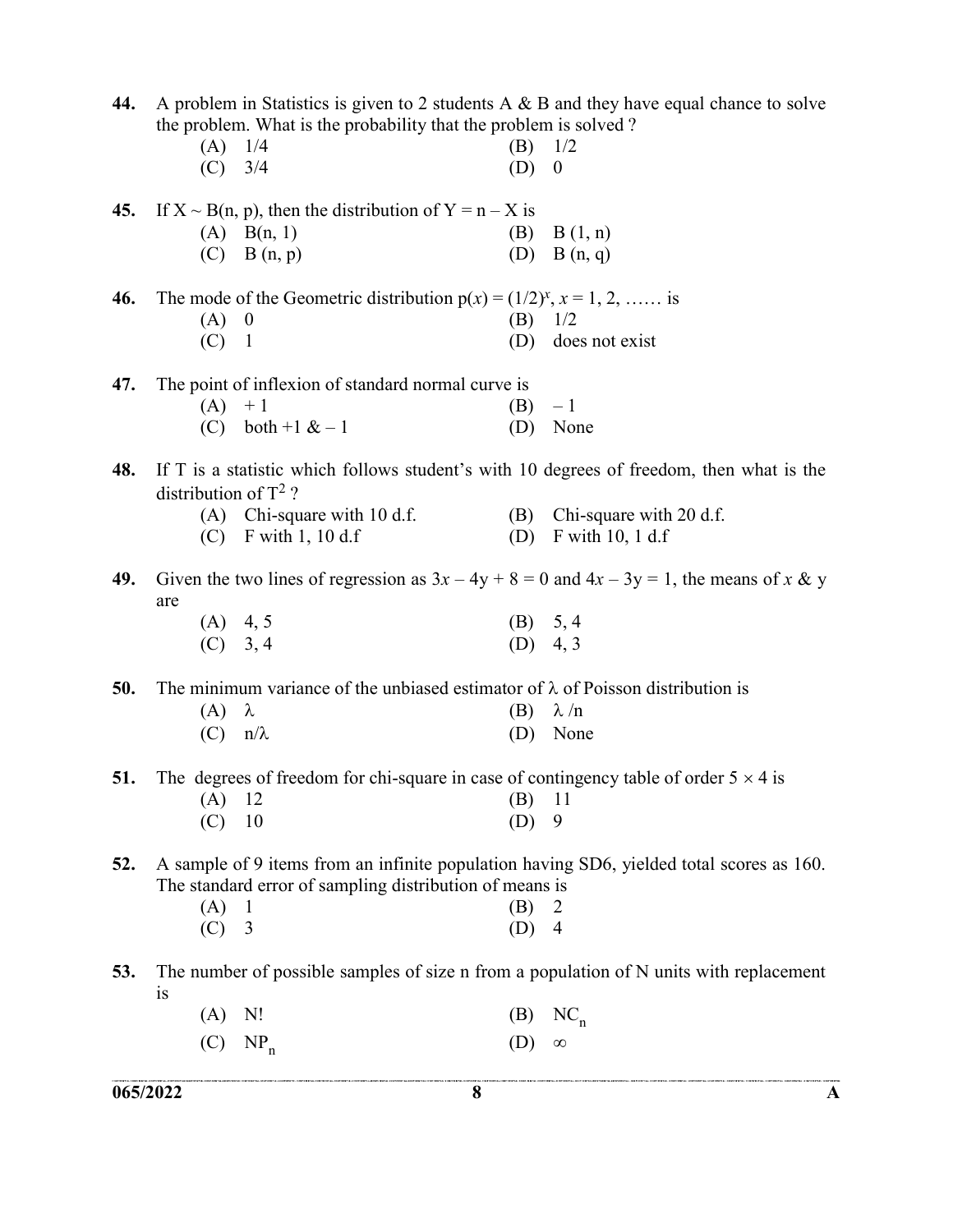54. While analysing the data of  $4 \times 4$  Latin square design, the error df in analysis of variance is equal to

| $(A)$ 16 | $(B)$ 8 |  |
|----------|---------|--|
| $(C)$ 6  | $(D)$ 4 |  |

55. In a  $3^3$  factorial with factors A, B and C each at 3 level, the interaction  $A^2BC^2$  is same as the interaction

| $(A)$ ABC     | $(B)$ AB <sup>2</sup> C |
|---------------|-------------------------|
| $(C) AB^2C^2$ | (D) $A^2BC$             |

56. A life table consists of

| (A) Seven columns |  | (B) Eight columns |
|-------------------|--|-------------------|
|-------------------|--|-------------------|

- (C) Nine columns (D) None
- 57. Value of b in the trend line  $y = a + bx$  is
	- (A) Always positive (B) Always negative
	- (C) Neither positive nor negative (D) Both positive or negative
- 58. If Laspeyre's price index is 100 and Paasche's price index is 144 then Fisher's index number is

| $(A)$ 100 | $(B)$ 144 |  |
|-----------|-----------|--|
| $(C)$ 122 | $(D)$ 120 |  |

- 59. In determining the real Economic growth the price index number is used to
	- (A) Evaluate the value of National products
	- (B) Deflate the GNP value
	- $(C)$  Both  $(A)$  &  $(B)$
	- (D) None

**60.** The MGF of a random variable for which  $\mu_r^1$ .  $r = r!$  is

- (A)  $(1-t)^{-1}$  (B)  $(1+t)^{-1}$ (C)  $(1-t)^{-2}$  (D)  $(1+t)^{-2}$
- 61. Which among the following statement related to scientific management is not correct ?
	- (A) Applicable to shop floor level of a factory
	- (B) Helps to increase productivity
	- (C) Developed by observations and experimentation
	- (D) Unity of command is strictly followed
- 62. Unity of command :
	- (A) Implies that employee should get orders from and report to one boss.
	- (B) Help to fix the responsibility of each person in the organization.
	- (C) States that subordinate should receive orders from all the superiors.
	- (D) Both  $(A) \& (B)$  are correct.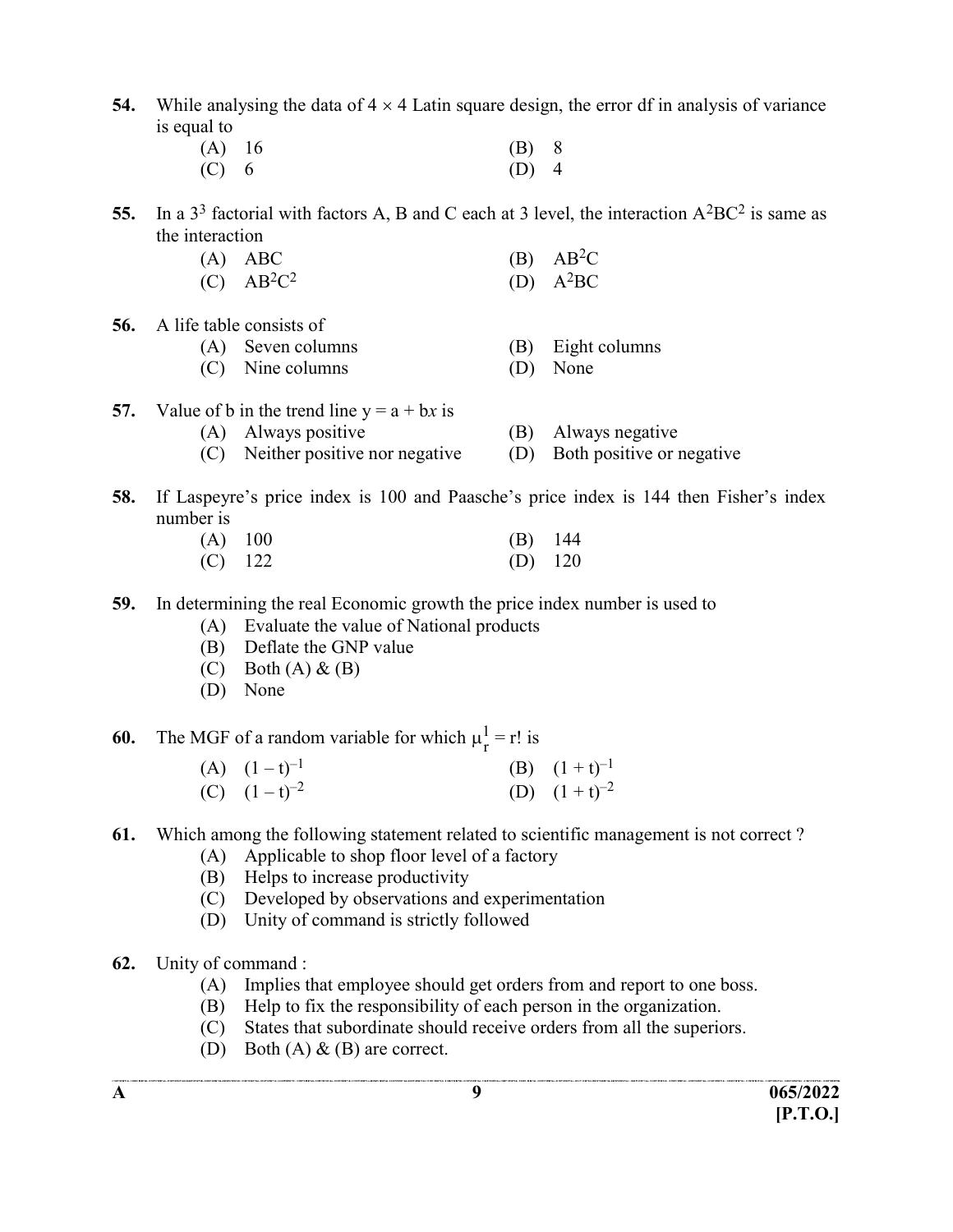- 63. The function of middle level management includes :
	- (A) Assigning necessary duties and responsibilities to their departments
	- (B) Reducing the wastage of resources
	- (C) Ensuring that the safety standards are maintained within the organisation
	- (D) All of these

64. Henry Fayol and F.W. Taylor belongs to the management school of

- (A) Behavioural (B) Classical
- 
- (C) Neo-classical (D) Contingency

65. Which one of the following is an element of directing ?

- (A) Motivating employees (B) Preparation of budget
- 
- 
- (C) Delegating authority (D) Performance appraisal of employees
- 66. Patent is an example of assets.
	- (A) intangible (B) tangible
	- (C) fictitious (D) current
- 67. According to revenue recognition principle, revenue is recognised :
	- (A) At the end of accounting year
	- (B) When cash received against such transaction
	- (C) When advance received
	- (D) When services are rendered or the product is delivered to the customer
- 68. Which of the following equation is incorrect ?
	- (A) Assets Liabilities = Capital (B) Liabilities + Capital = Assets
	- (C) Assets + Liabilities = Capital (D) Assets Capital = Liabilities

69. Accounting standards related to depreciation accounting is

| $(A)$ AS-2 | $(B)$ AS-4 |
|------------|------------|
| $(C)$ AS-9 | $(D)$ AS-6 |

- 70. Overhead is the total of :
	- (A) Direct cost (B) Indirect cost
	- (C) Direct cost and factory cost (D) Indirect and direct cost

### 71. Identify the correct statement.

- (A) SENSEX is an index of Bombay Stock Exchange.
- (B) Commercial Papers are issued by commercial banks.
- (C) Bull expect a fall in the price of securities in the near future.
- (D) SEBI is the regulator of Indian money market.
- 72. The first dematerialized exchange in India where fully automated screen-based electronic trading system was introduced :
	- (A) Bombay Stock Exchange
	- (B) Multi Commodity Exchange
	- (C) National Stock Exchange
	- (D) Over-the-Counter Exchange of India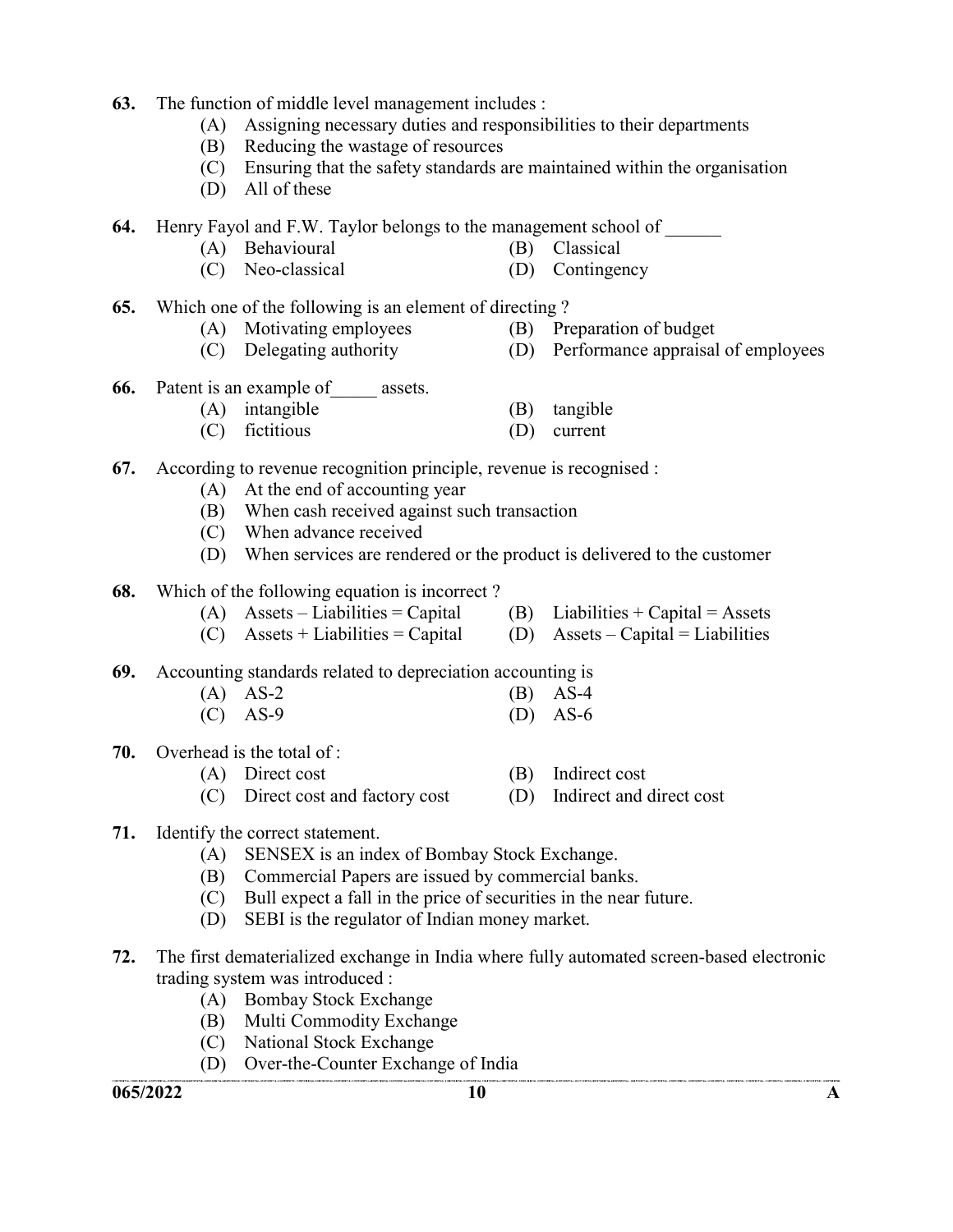- 73. Identify the correct statement related to SEBI.
	- (A) Established as a statutory body in 1988
	- (B) Check price rigging of securities
	- (C) Headquarters at New Delhi
	- (D) Both  $(A) \& (B)$
- 74. Which among the following is not a method of floatation of capital ?
	- (A) Initial Public offering (B) Rights issue
	- (C) Private placement (D) None of these
- 75. The market through which RBI can implement its monetary policies is :
	- (A) Money market (B) Capital market
	- (C) Forex market (D) Debt market
- 76. Which of the following is not an asset held by Commercial Banks ?
	- (A) Bills discounted (B) Current Account Deposits
	- (C) Money Lent at short Notice (D) Credit Balances with RBI
- 77. The ownership of Indian Public Sector Banks rest :
	- (A) Wholly with Government of India
	- (B) Jointly with Government of India and share-holders from the public
	- (C) Jointly with Government of India and State Bank of India
	- (D) Wholly with the Reserve Bank of India
- 78. The maximum amount stipulation for RTGS transactions is :
	- $(A)$  ₹ 2 1akh (B) ₹ 10 1akh
	- $(C) \quad \overline{\mathfrak{k}}$  50 1akh (D) No limit
- 79. The banks that are covered under the Banking Ombudsman Scheme include :
	- (A) Scheduled commercial banks
	- (B) Regional rural banks
	- (C) Scheduled Primary Co-operative Banks
	- (D) All of these
- 80. Which of the following is not a service provided by retail banks ?
	- (A) Home and auto loans (B) Certificate of Deposit
	- (C) Credit cards (D) Consultancy
- 81. Keezhariyur bomb case is an incident in Kerala which is related to
	- (A) Khilafat Movement (B) Salt Satyagraha
		-
	- (C) Nivarthana Agitation (D) Quit India Movement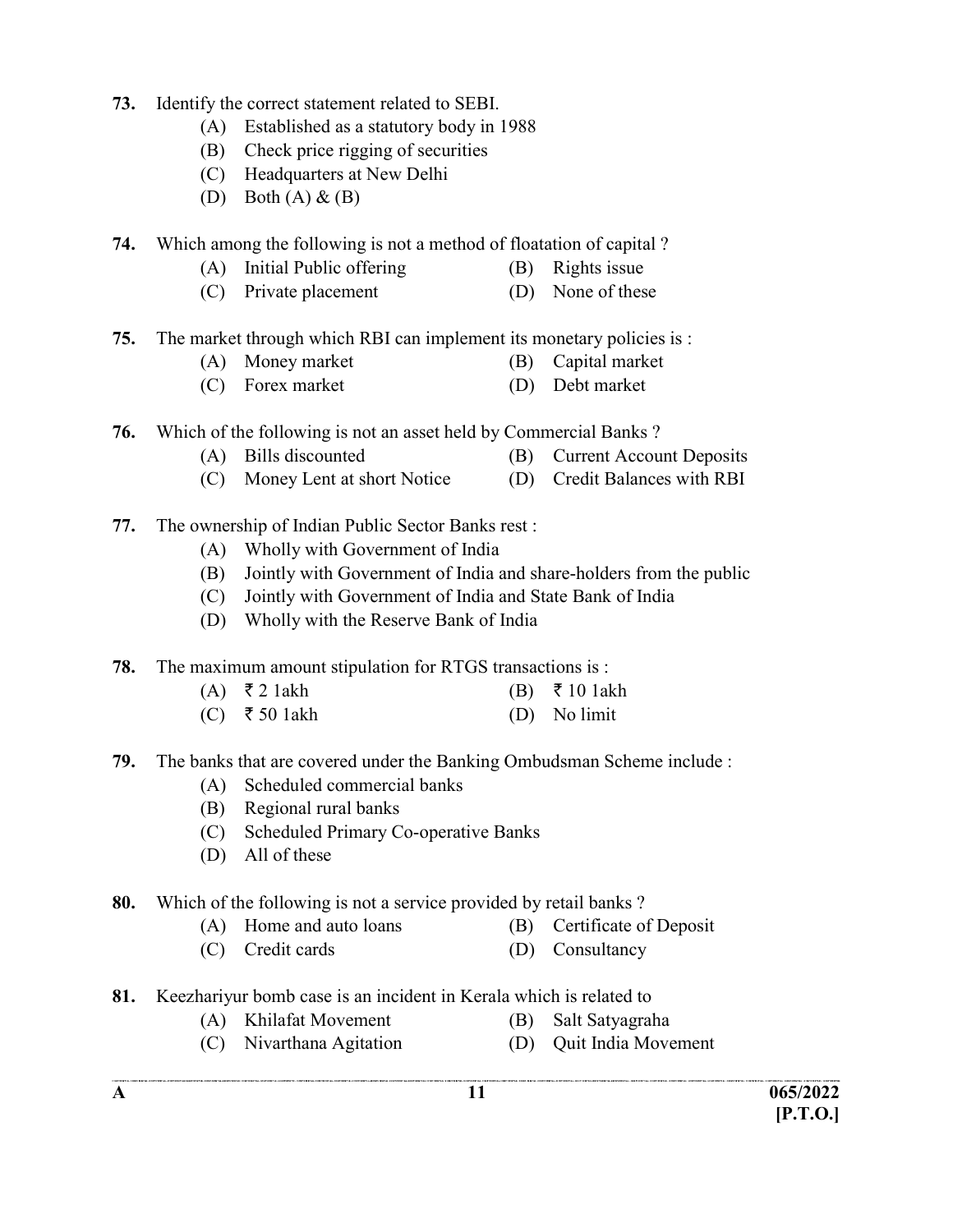- 82. Which among the following statement/s in connection with the Christian missionaries of Kerala is/are correct ?
	- 1. W. T. Ringletaube and Rev. Mead worked for the promotion of education in Travancore.
	- 2. Rev. J. Dawson started an English school in Mattanchery in 1818.
	- 3. Herman Gundert worked in the education of Malabar as part of Basel Evangelical Mission.
		- (A) 1 is correct (B)  $1 \& 2$  are correct
		- (C) 2 & 3 are correct (D) All are correct
- 83. Which of the following is incorrect pair ?

| (A) Chatambi Swamikal Niroopanam – |                          | Vedadikara  |
|------------------------------------|--------------------------|-------------|
| (B) Brahmananda Sivayogi           | $\overline{\phantom{a}}$ | Jatikummi   |
| (C) Sree Narayana Guru             |                          | Kalinadakam |
| (D) Vaikunda Swamikal              |                          | Arul Nool   |

- 84. Who among the following Keralite is not nominated to the Constituent Assembly of India ?
	- (A) Ammu Swaminathan (B) Dakshayani Velayudhan
	- (C) A.V. Kuttimalu Amma (D) Annie Mascarene
- 85. Which among the following is/are correct in connection with Manipravalam poems which are a mixture of Sanskrit and Malayalam ?

| Vaisika Tantram |
|-----------------|
|-----------------|

- iii. Kodiya Viraham iv. Chandrotsavam
	- (A) i and ii are correct (B) i, ii, iii are correct
	- (C) ii and iii are correct (D) all are correct
- 86. Which of the following literary journal started by Kumaranasan in 1904 to serve as a voice of the underprivileged communities in Kerala ?
	- (A) Malayalee (B) Swadeshabhimani
	- (C) Vivekodayam (D) Mithavadi
- 

ii. Unniyachi Charitham

- 
- 87. Who is known as Kumaragurau ?
	- (A) Poikayil Yohannan (B) Blessed Elias Kuriakos Chavara
	- (C) Palakunnath Abraham Malpan (D) M.C. Joseph
- 88. The drama 'Abrayakutty' an independent Malayalam translation of William Shakespeare's 'The Taming of Shrew'. Who wrote the drama "Abrayakutty' ?
	- (A) Kattakayam Cheriyan Mapilai (B) Paremakkal Thoma Kattanar
		-
	- (C) Kandathil Varghese Mapilai (D) Mary John Thottam
- -
- 89. Which among the following is not a work by Changampuzha Krishna Pillai ?
	- (A) Vazhakkula (B) Divaswapnam
		-
	- (C) Bashpanjali (D) Neerunna Theechoola .<br>A contomination des anys any transconversion acceptant de analysis en estatus contomination des anys de contem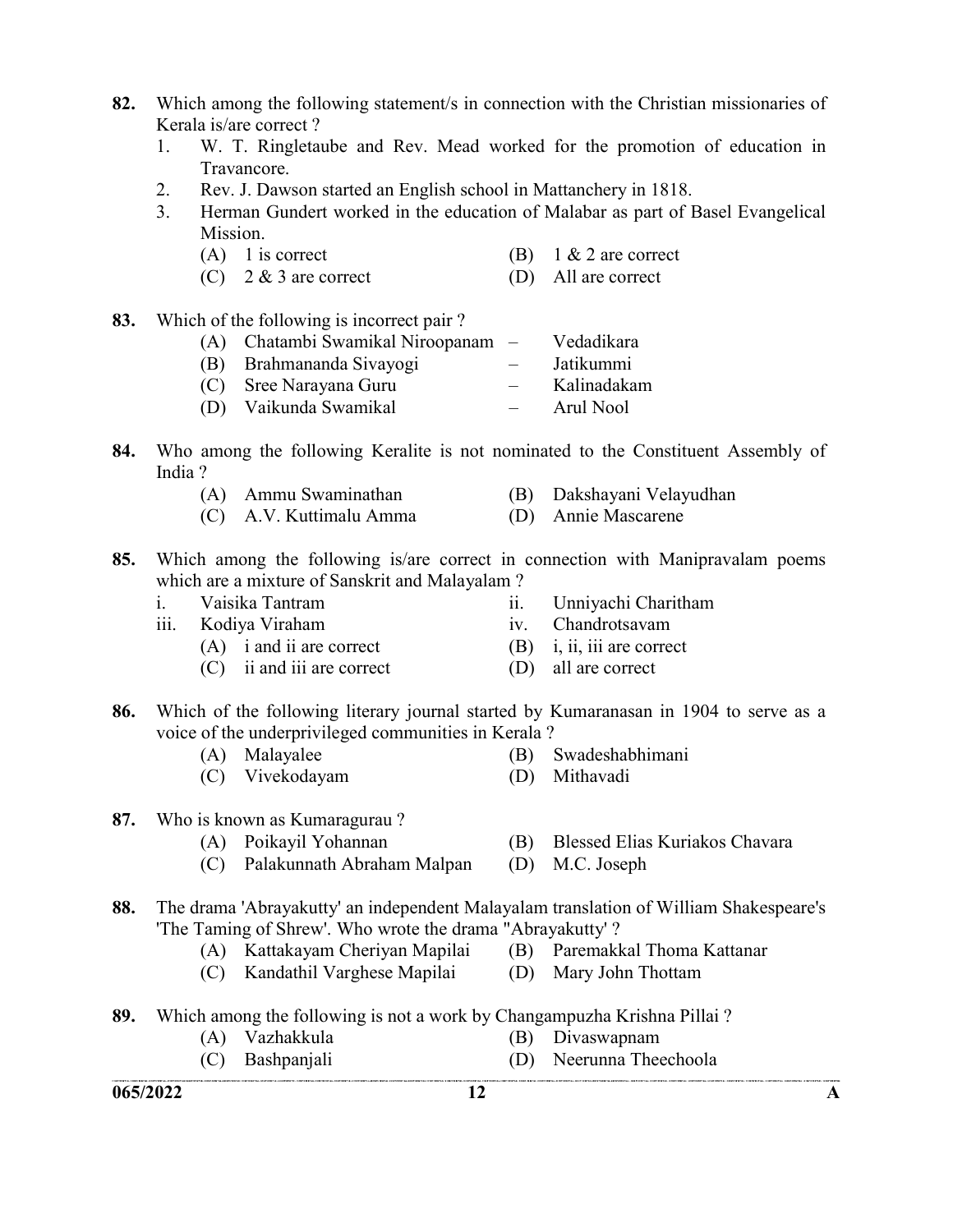- 90. Which among the following statement/s about the development of Malayalam language is/are correct ?
	- 1. The Hortus Malabaricus was the first book containing the earliest passages in Malayalam letters.
	- 2. Samshepa Vedartham was the first fully fledged Malayalam work printed in Malayalam language.
	- 3. Varthamana Pusthakam of Kariyattil Ouseph Kattanar was the first travel account in Malayalam literature.
		- (A)  $1 \& 2$  are correct (B)  $2 \& 3$  are correct
			-
		- (C) Only 2 is correct (D) All are correct
- 91. Which one of the fundamental rights according to Ambedkar 'as heart and soul of the Indian Constitution' ?
	- (A) Right to life and personal liberty (B) Right to constitutional remedies
	- (C) Right against exploitation (D) Right to equality
		-
- 92. Consider the following statements :

Statement A : In Indian federalism the Union Legislature alone enjoys the Residuary powers.

 Statement B : In Indian federalism both Union Legislature and State Legislature enjoys the Residuary powers.

Select the correct answer.

- (A) Statement A is correct, B is incorrect.
- (B) Both statements are correct.
- (C) Statement B is correct, A is incorrect.
- (D) Both statements are incorrect.
- 93. Which of the following statement/s about Directive Principles of State Policy is/are true ?
	- i. Directive Principles are non-justiciable rights
	- ii. Promotion of international peace
	- iii. Uniform civil code
	- iv. Right to food
		- (A) i only (B) i, ii and iii (C) i, iii and iv (D) i and iv
- 94. Which of the following pairs are correctly matched ?
	- i.  $42<sup>nd</sup>$  Constitutional Amendment Fundamental duties.
	- ii. Fundamental Rights Part III
	- iii. Indian Foreign Service All India Service
	- iv. Art. 368 Amendment procedure
		- (A) i, ii and iii (B) iii and iv
		- (C) i, ii and iv (D) ii and iii
- 95. Which of the following statement/s regarding Dandi March is/are not correct ?
	- i. Organised as part of Quit India movement
	- ii. From Sabarmati to Dandi
	- iii. Started on 12 March, 1930
		- (A) i only (B) ii and iii (C) i and ii (D) i and iii
			-

- A  $13$  065/2022  $[P.T.O.]$
-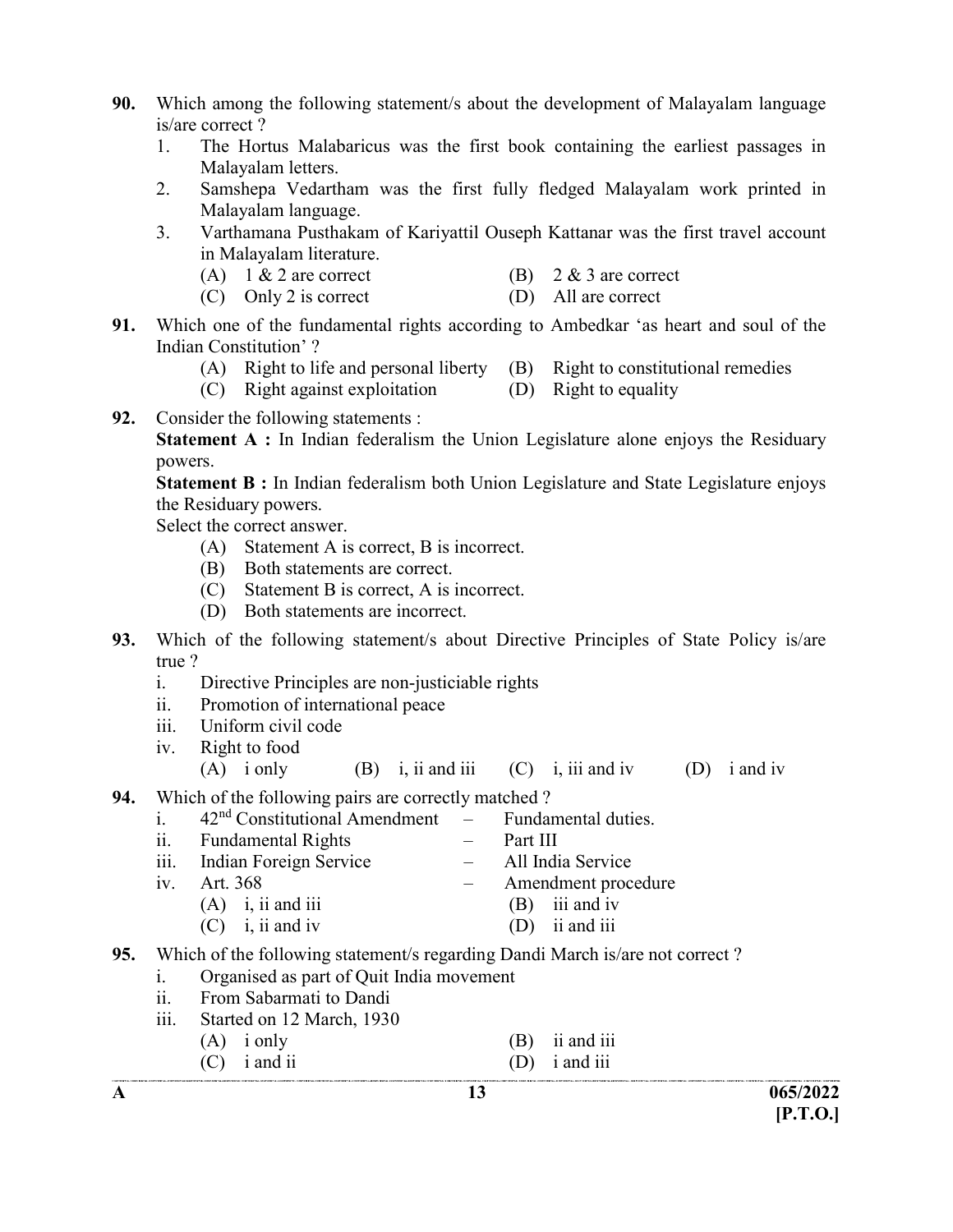- 96. Who among the following is not a member of the committee for the recommendation of the Chief Information Commissioner and Information Commissioners ?
	- (A) Prime Minister
	- (B) Chief Justice of India
	- (C) Leader of opposition
	- (D) A Union cabinet minister nominated by the Prime Minister
- 97. Which of the following statement/s about Ujjawala Scheme is/are not true ?
	- i. Launched by Prime Minister's Office
	- ii. For prevention of trafficking, rescue and rehabilitation of the victims
	- iii. Voluntary organisations are also an implementing agency
	- iv. Formation and functioning of community vigilant groups
		- (A) i and ii (B) iii and iv
		- (C) i only (D) i and iii
- 98. Read the following statements regarding National Food Security Act, 2013 :
	- i. Aims to provide food and nutritional security
	- ii. Reinforced women empowerment
	- iii. Provision for food security allowance
	- iv. The Act provides for coverage upto 60% rural population and upto 40% urban population.
	- Which among the codes given below is true ?
		- (A) iv only (B) i and iii  $(C)$  i, ii and iii  $(D)$  i, iii and iv
- 99. Consider the following statements :

**Statement 1** : The  $42<sup>nd</sup>$  Constitutional Amendment added words 'socialist and secular' to the Preamble of the Indian Constitution.

**Statement 2 :**  $42<sup>nd</sup>$  Constitutional Amendment added the word 'integrity' to the Preamble of the Indian Constitution.

Select the correct answer

- (A) Statement A is correct, B is incorrect
- (B) Statement A is incorrect, B is correct
- (C) Both statements are incorrect
- (D) Both statements are correct
- 100. Which of the following statement/s about MGNREG Act is/are not correct ?
	- i. Give importance to skilled manual work
	- ii. Aims to provide not less than 150 days of work in a financial year
	- iii. Panchayat is an implementing agency
	- iv. Central Employment Guarantee Council is a monitoring authority
		- (A) i and ii (B) i and iv
		- (C) ii and iii (D) iv only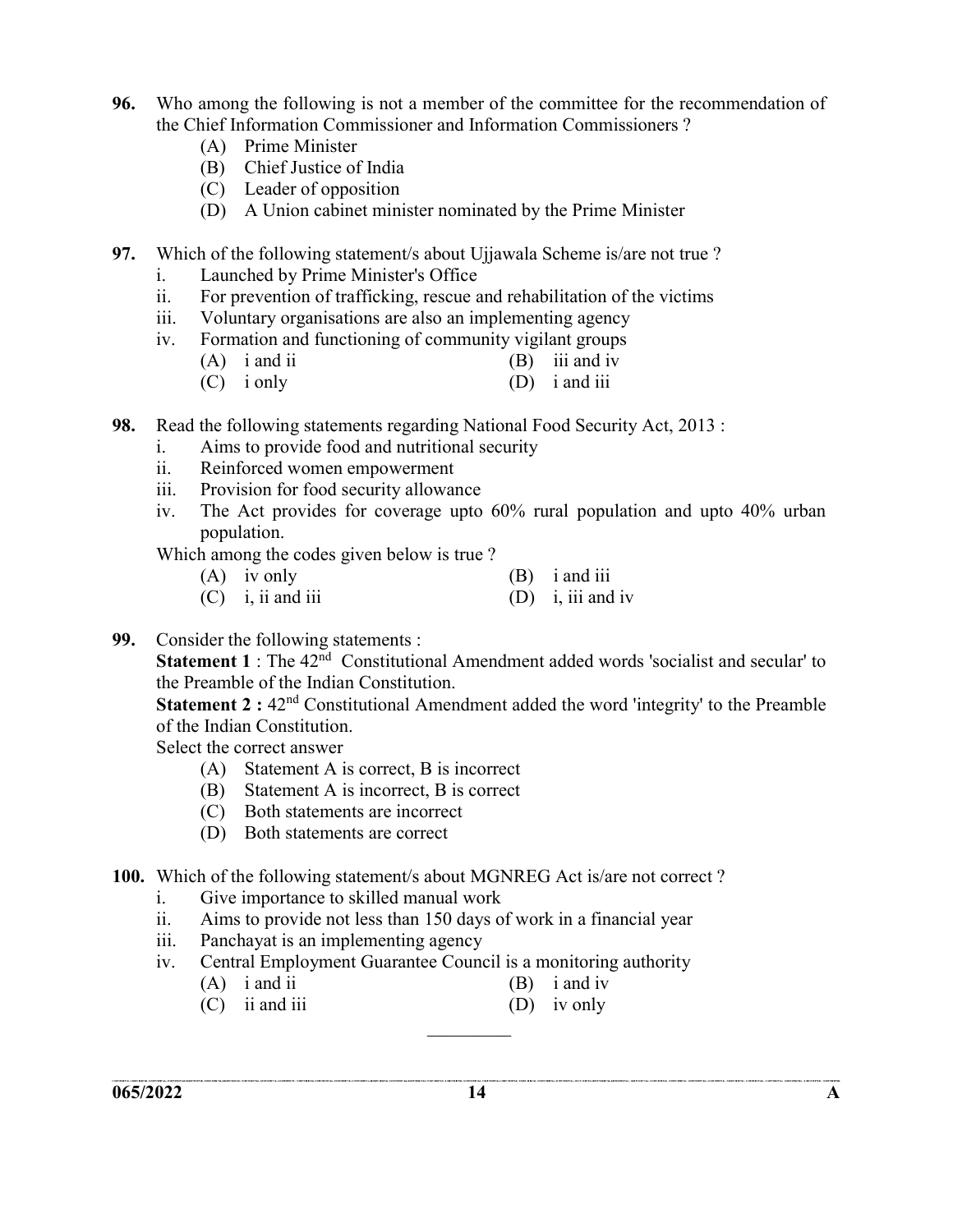#### SPACE FOR ROUGH WORK